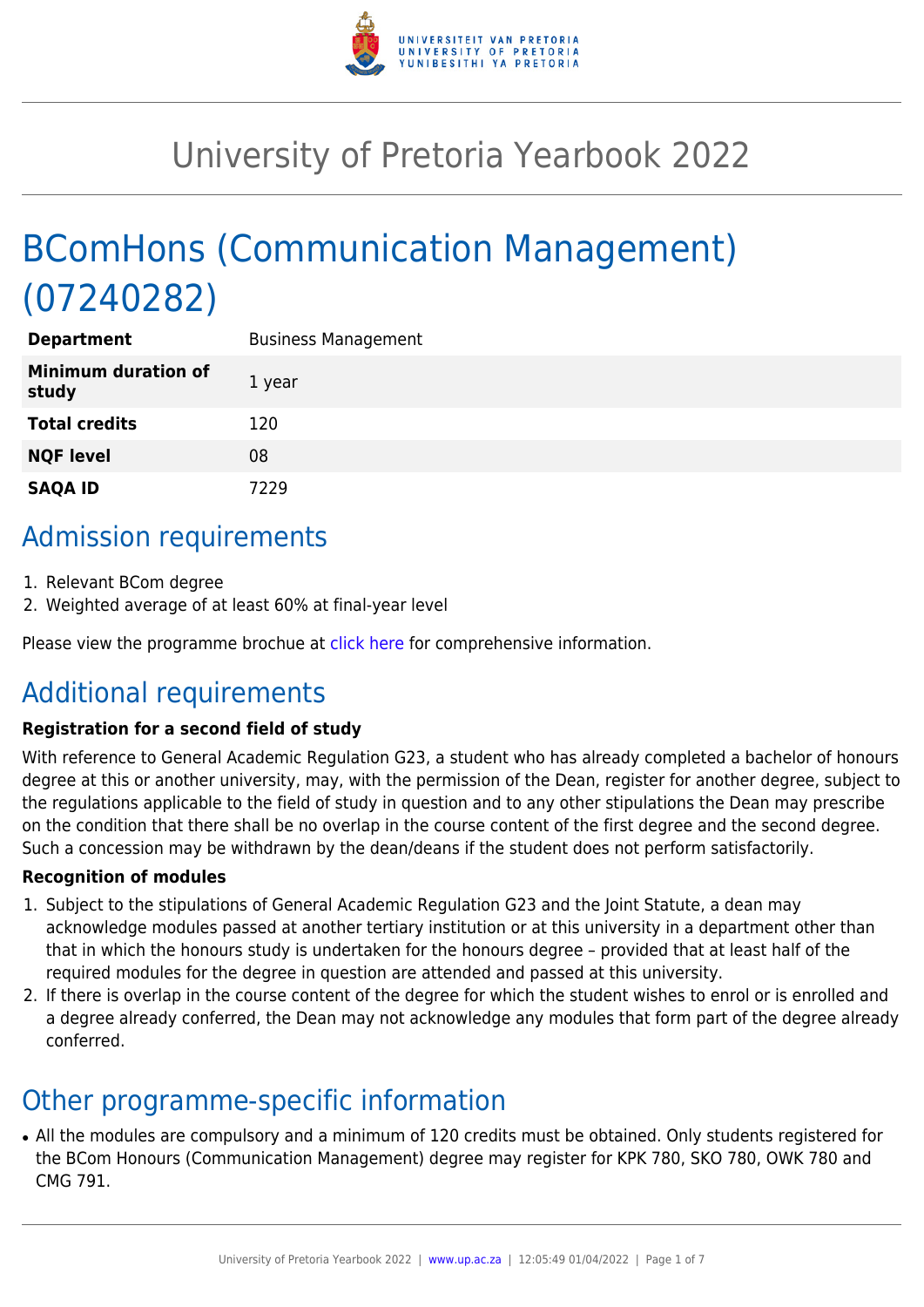

- A semester mark of 40% is required to be admitted to the examination.
- The semester mark will be compiled from a variety of individual assignments and group projects presented in a hybrid model.
- Final examinations will take place during May/June and October/November annually.
- A final mark of 50% is required to pass a module.
- There are no supplementary examinations for any of the modules.
- A maximum of two (2) years will be allowed for the completion of the honours degree.

# Examinations and pass requirements

Subject to the provisions of General Academic Regulation G26, a head of department determines, in consultation with the Dean when the honours examinations in his/her department will take place, provided that:

- honours examinations which do not take place before the end of the academic year must take place before the closing date of the special exam period in the beginning of the following academic year, and all examination results must be submitted to Student Administration before the closing date of submission of marks; and
- honours examinations which do not take place before the end of the first semester may take place no later than the closing date of the exam period, and all examination results must be submitted to Student Administration on or before the closing date of submission of marks.

The head of the department determines:

- whether a candidate will be admitted to a supplementary examination, provided that a supplementary examination is granted, only once in a maximum of two prescribed semester modules or once in one year module.
- the manner in which research reports are prepared and examined in his/her department.

Supplementary examinations (if granted) cover the same subject matter as was the case for the examinations. A student may not enrol for the same module more than once, unless the dean has approved a second enrolment based on an application supported by a valid reason or motivation. Also refer to General Academic Regulation G18.3.

**NB:** Full details are published in each department's postgraduate information brochure, which is available from the relevant head of department. The minimum pass mark for a research report is 50%.

Subject to the provisions of G26, the subminimum required in subdivisions of modules is published in the study guides, which are available from the relevant head of department.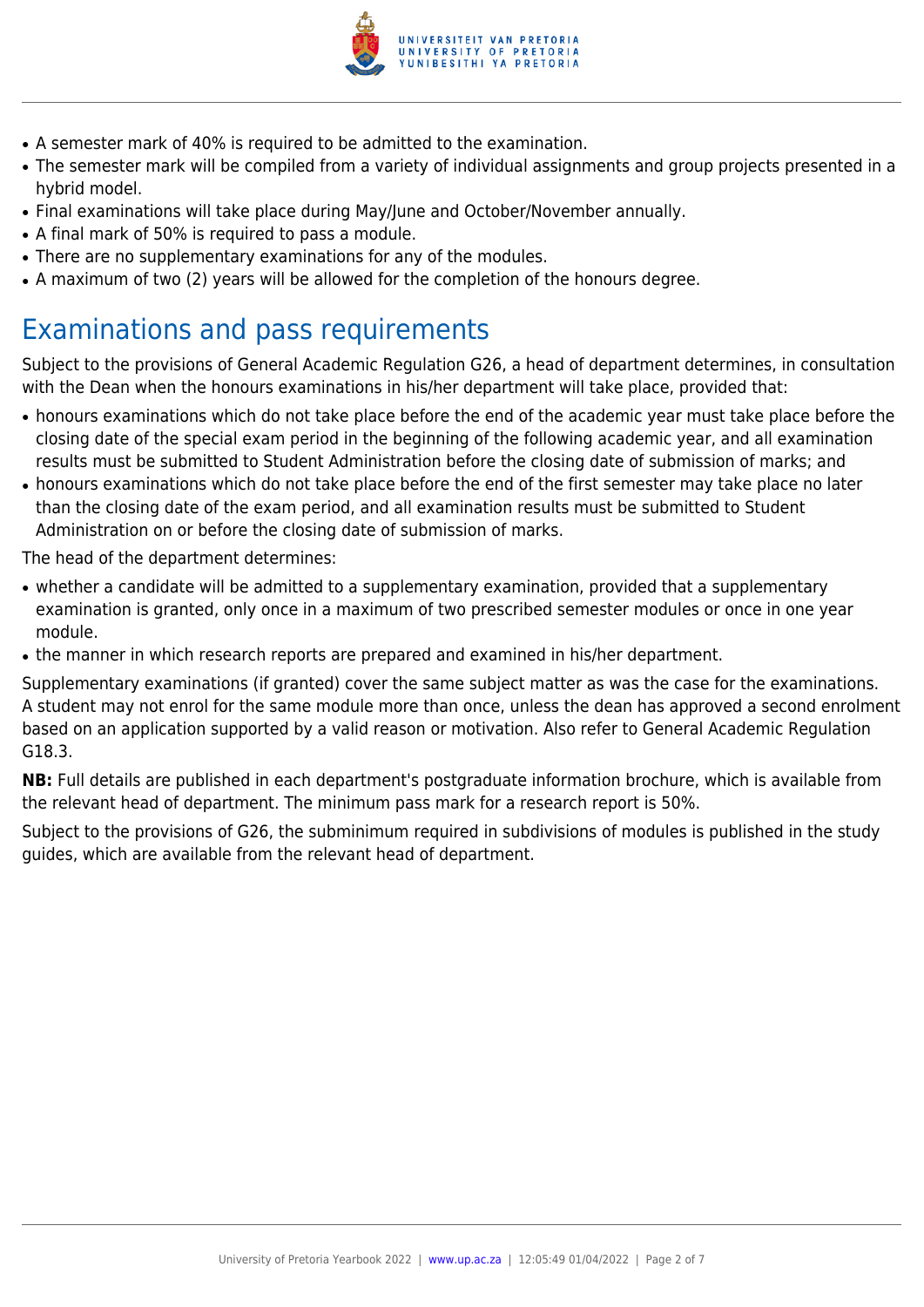

# Curriculum: Final year

**Minimum credits: 120**

## **Core modules**

## **Integrated communication project 791 (CMG 791)**

| <b>Module credits</b>         | 20.00                               |
|-------------------------------|-------------------------------------|
| <b>NQF Level</b>              | 08                                  |
| <b>Prerequisites</b>          | No prerequisites.                   |
| <b>Language of tuition</b>    | Module is presented in English      |
| <b>Department</b>             | Divsion of Communication Management |
| <b>Period of presentation</b> | Semester 2                          |
|                               |                                     |

#### **Module content**

The purpose of this module is to develop a corporate communication strategy for a real client.

Study themes:

- The building blocks of a corporate communication strategy and plan;
- Entrepreneurship development for starting a consulting firm;
- Specifics skills to be refined include project management, team communication, conflict management, creativity, writing and content creation for all media and platforms, as well as business presentation skills.

The purpose of this module is to guide students through the process of developing a corporate communication strategy which will be presented to a panel of lecturers and representatives of the client.

### **Corporate communication 780 (KPK 780)**

| <b>Module credits</b>         | 20.00                                             |
|-------------------------------|---------------------------------------------------|
| <b>NQF Level</b>              | 08                                                |
| <b>Prerequisites</b>          | Only for BComHons: Communication students         |
| <b>Contact time</b>           | 1 lecture per week, 6 discussion classes per week |
| <b>Language of tuition</b>    | Module is presented in English                    |
| <b>Department</b>             | <b>Business Management</b>                        |
| <b>Period of presentation</b> | Semester 1                                        |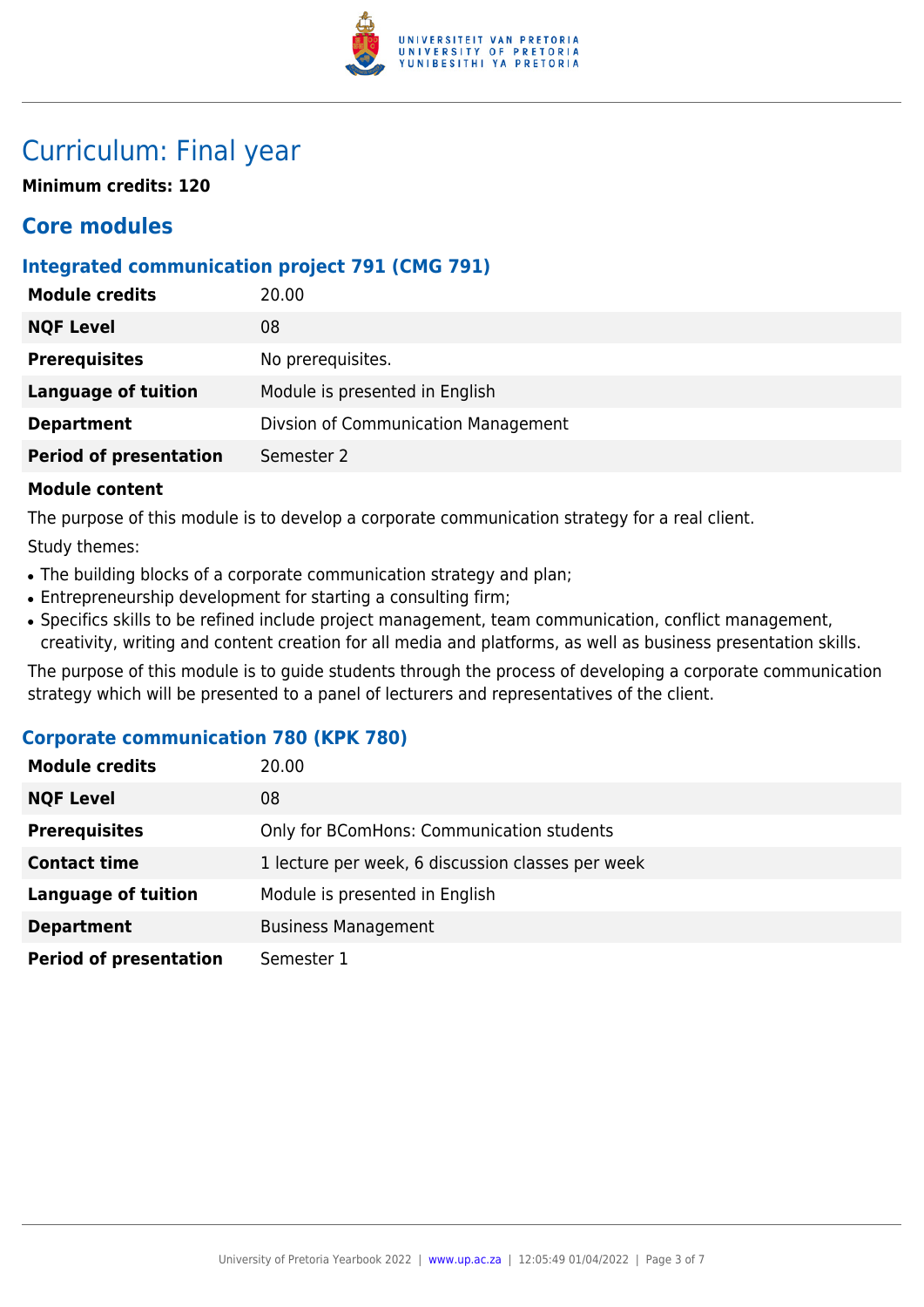

#### **Module content**

The purpose of this module is to introduce students to the scope and theoretical foundations of the field of corporate communication.

Study themes:

- Introduction to the field of communication management;
- Specialisation fields, different sectors and the corporate vs. consulting contexts of communication management;
- Key requirements for excellence in communication management;
- The place of professional associations and ethics in communication management;
- Contemporary issues like the research contributions of global, regional and national professional and research associations.

The purpose of this module is to introduce students to the field of communication management, to differentiate between contexts, sectors and specialisation fields. The pursuit of communication excellence forms the foundation of all efforts and requires and understanding of key organisational requirements. The contribution of professional associations (global, regional and national), as well as the place of professional ethics are also investigated.

### **Research report 790 (OBS 790)**

| <b>Module credits</b>         | 40.00                          |
|-------------------------------|--------------------------------|
| <b>NQF Level</b>              | 08                             |
| <b>Prerequisites</b>          | No prerequisites.              |
| <b>Contact time</b>           | 1 lecture per week S1, ad hoc  |
| <b>Language of tuition</b>    | Module is presented in English |
| <b>Department</b>             | <b>Business Management</b>     |
| <b>Period of presentation</b> | Year                           |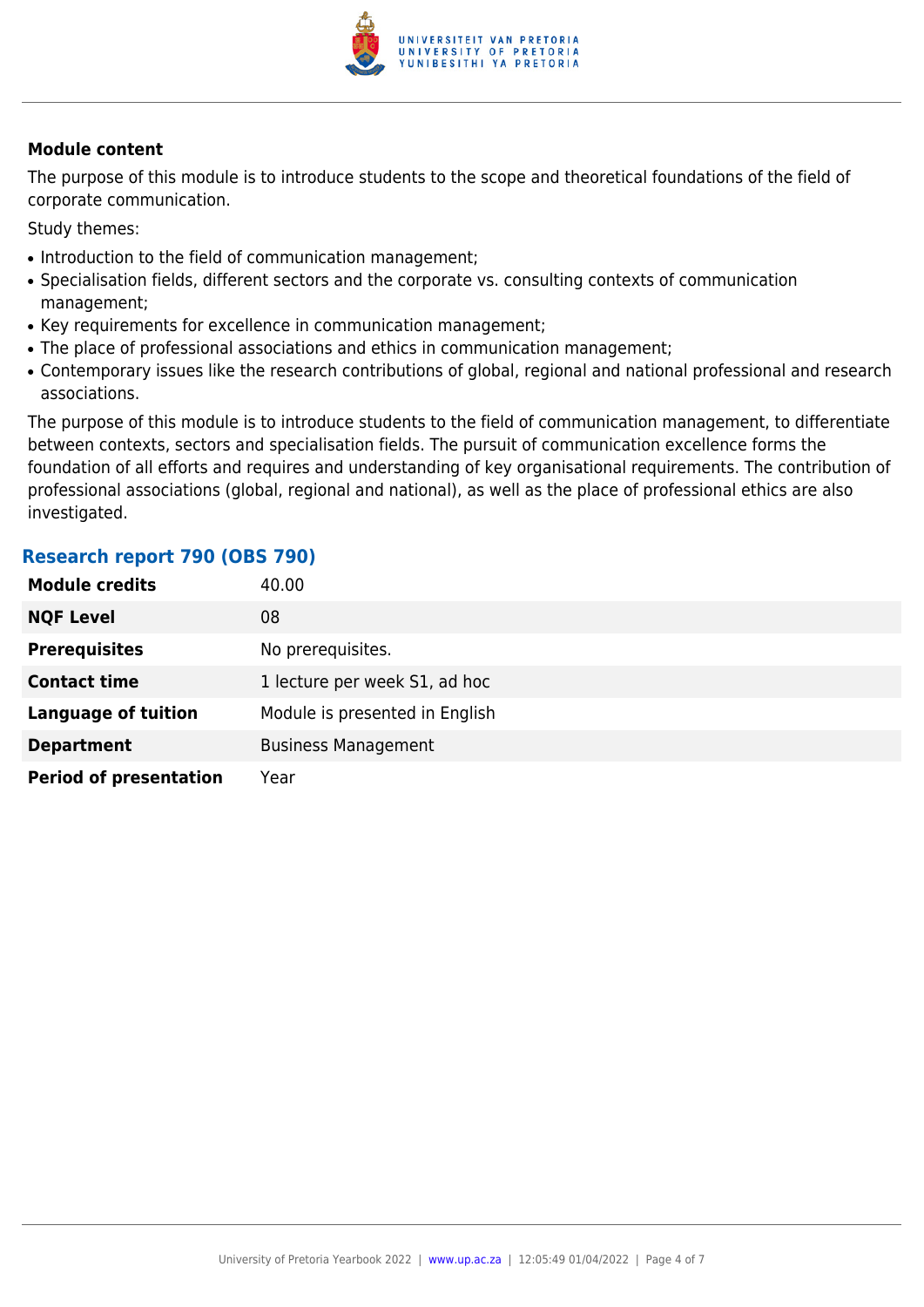

#### **Module content**

The purpose of this module is to introduce students to the nature and the role of research in a business enterprise so that they will be able to conduct and utilise research. Study themes:

- The role of research in an enterprise:
- Conceptualisation and the scientific thinking process;
- The research process;
- Research planning and design;
- Data gathering and analysis; and
- Reporting of research results.

The purpose of this module is to guide students through the process of planning a small-scale academic research study in the field of Business Management, collecting and analysing empirical data, and presenting the findings of the study in the form of a research article. Students will be guided to develop a research proposal for the research study during the first semester. During the second semester, students will be guided to collect and analyse the required data and to write a research article. Students will only be allowed to continue with the execution of their research projects (i.e., with the collection and analysis of data and the writing of a research article) during the second semester, if they have obtained a progress mark of at least 50% and passed the final research proposal at the end of the first semester with a sub-minimum mark of 50%

1 lecture per week during the first semester and ad hoc workshops during the second semester

### **Development communication 780 (OWK 780)**

| <b>Module credits</b>         | 20.00                                     |
|-------------------------------|-------------------------------------------|
| <b>NQF Level</b>              | 08                                        |
| <b>Prerequisites</b>          | Only for BComHons: Communication students |
| <b>Contact time</b>           | 1 lecture per week                        |
| <b>Language of tuition</b>    | Module is presented in English            |
| <b>Department</b>             | <b>Business Management</b>                |
| <b>Period of presentation</b> | Semester 2                                |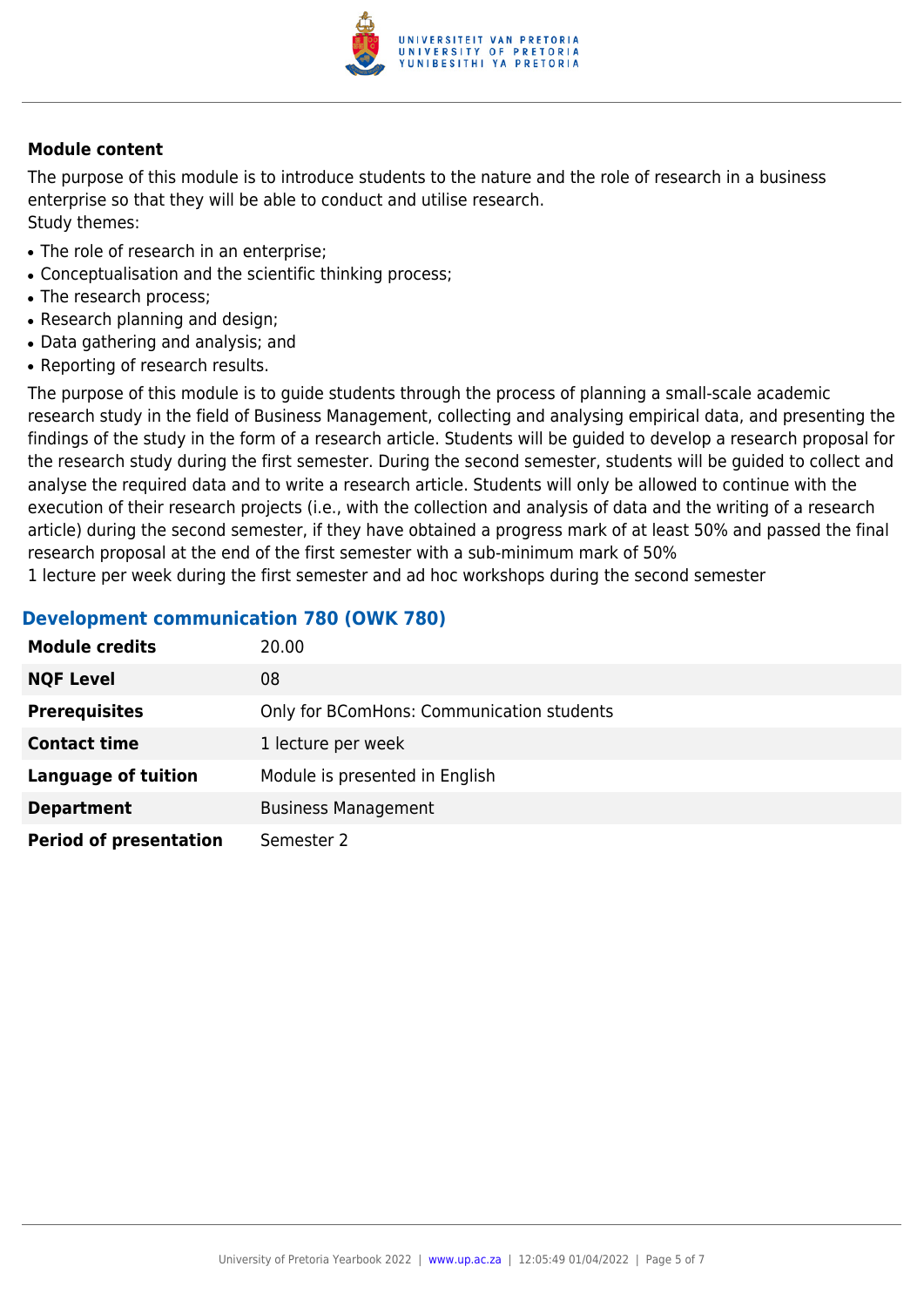

#### **Module content**

The purpose of this module is to introduce students to the field of development communication Study themes:

- The building blocks of a development communication;
- The nature and different approaches to corporate social responsibility;
- Different role players in the development arena.

Contemporary issues like the UN's sustainability development goals (SDG's);

The purpose of this module is to investigate global, regional and local issues in development communication and emphasises corporate social responsibility (CSR) as an avenue to address these issues. The roles of the private and public sectors, as well as non-governmental organisations in society will be evaluated. Different stages and models of CSR will be discussed to see how corporations can strategically plan their CSR programmes to contribute to the achievement of development and business goals.

### **Strategic communication management 780 (SKO 780)**

| <b>Module credits</b>         | 20.00                                                |
|-------------------------------|------------------------------------------------------|
| <b>NQF Level</b>              | 08                                                   |
| <b>Prerequisites</b>          | No prerequisites.                                    |
| <b>Contact time</b>           | 1 lecture per week, 1 other contact session per week |
| <b>Language of tuition</b>    | Module is presented in English                       |
| <b>Department</b>             | <b>Business Management</b>                           |
| <b>Period of presentation</b> | Semester 1                                           |

#### **Module content**

The purpose of this module is to introduce students to the value creation role of communication for organisations

Study themes:

- The different roles (technical, managerial and strategic) of the communication specialist;
- Different vantage points (micro, meso and macro levels) regarding communication within and on behalf of an organisation;
- Corporate reputation;
- Crisis management;
- Organisational communication;
- Contemporary issues like communication in digital environments, diversity, transformation and leadership.

The purpose of this module is to explore how communication specialist function in different roles and thus contribute to the overall success of the organisation. Knowledge of key issues such as reputation, crisis management, organisational communication, the digital environment, diversity, transformation and leadership are pivotal for communication specialists who aspire to function at a managerial level.